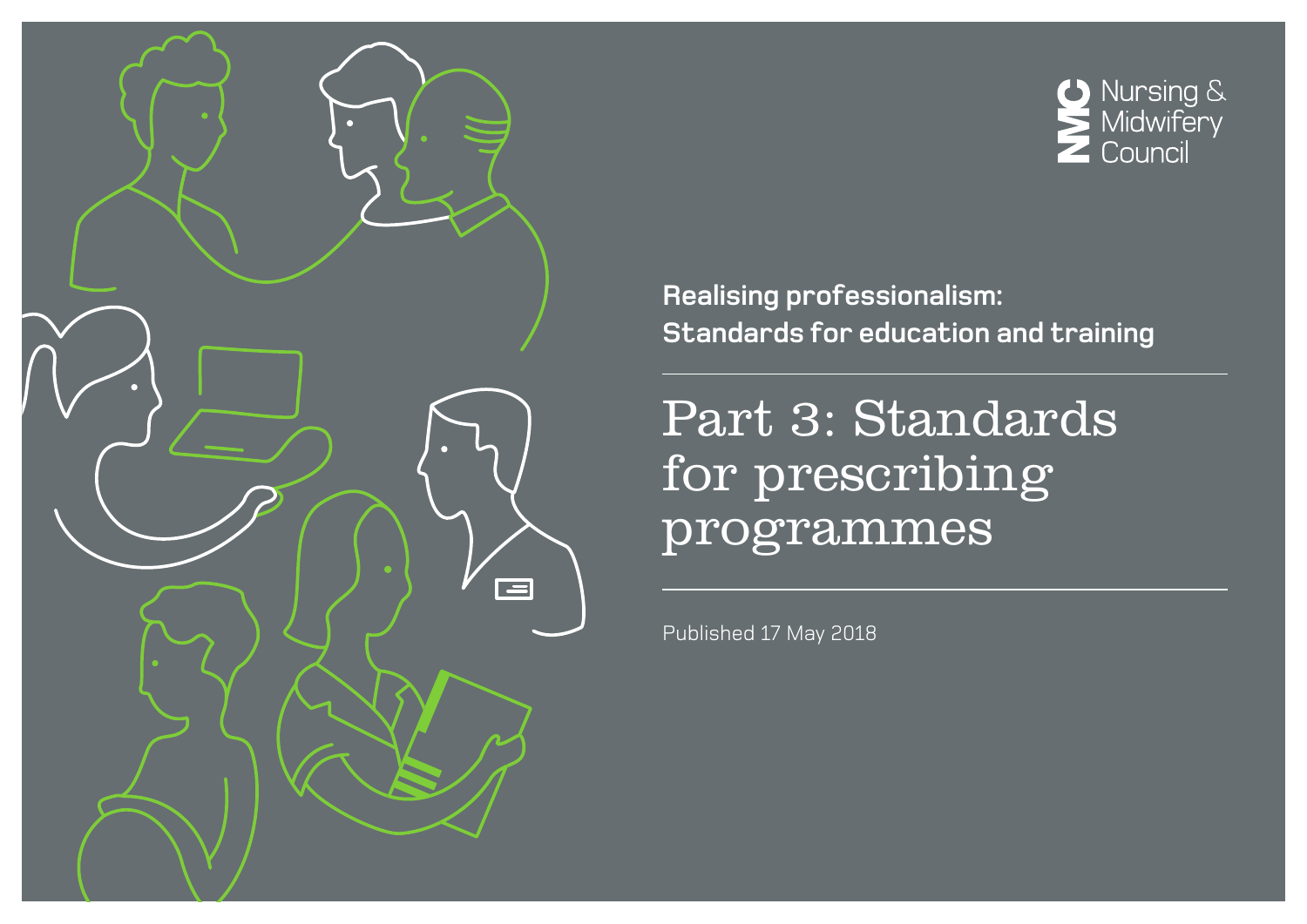## About these standards

Realising professionalism: *Standards for education and training* includes the *Standards framework for nursing*<sup>1</sup>  *and midwifery education*, *Standards for student supervision and assessment*, and programme standards specific to each approved programme.



Our *Standards for education and training* are set out in three parts:

### **[Part 1: Standards framework for nursing and](http://www.nmc.org.uk/Education-framework)  [midwifery education](http://www.nmc.org.uk/Education-framework)**

### **[Part 2: Standards for student supervision](http://www.nmc.org.uk/Student-supervision-assessment)  [and assessment](http://www.nmc.org.uk/Student-supervision-assessment)**

### **Part 3: Programme standards**

- [Standards for pre-registration nursing education](http://www.nmc.org.uk/Programme-standards-nursing)
- Standards for pre-registration nursing associate education
- [Standards for prescribing programmes](http://www.nmc.org.uk/Programme-standards-prescribing)

These standards help nursing and midwifery [students](#page-13-0) achieve the NMC proficiencies and programme outcomes. All nursing and midwifery professionals must practise in line with the requirements of T[he Code,](https://www.nmc.org.uk/standards/code/) the professional standards of practice and behaviour that nurses, midwives and nursing associates are expected to uphold.

 $^{\rm 1}$  We have used the phrase 'nursing' in this document to apply to the work of nurses and nursing associates. Nursing associates are a distinct profession with their own part of our register, but they are part of the nursing team.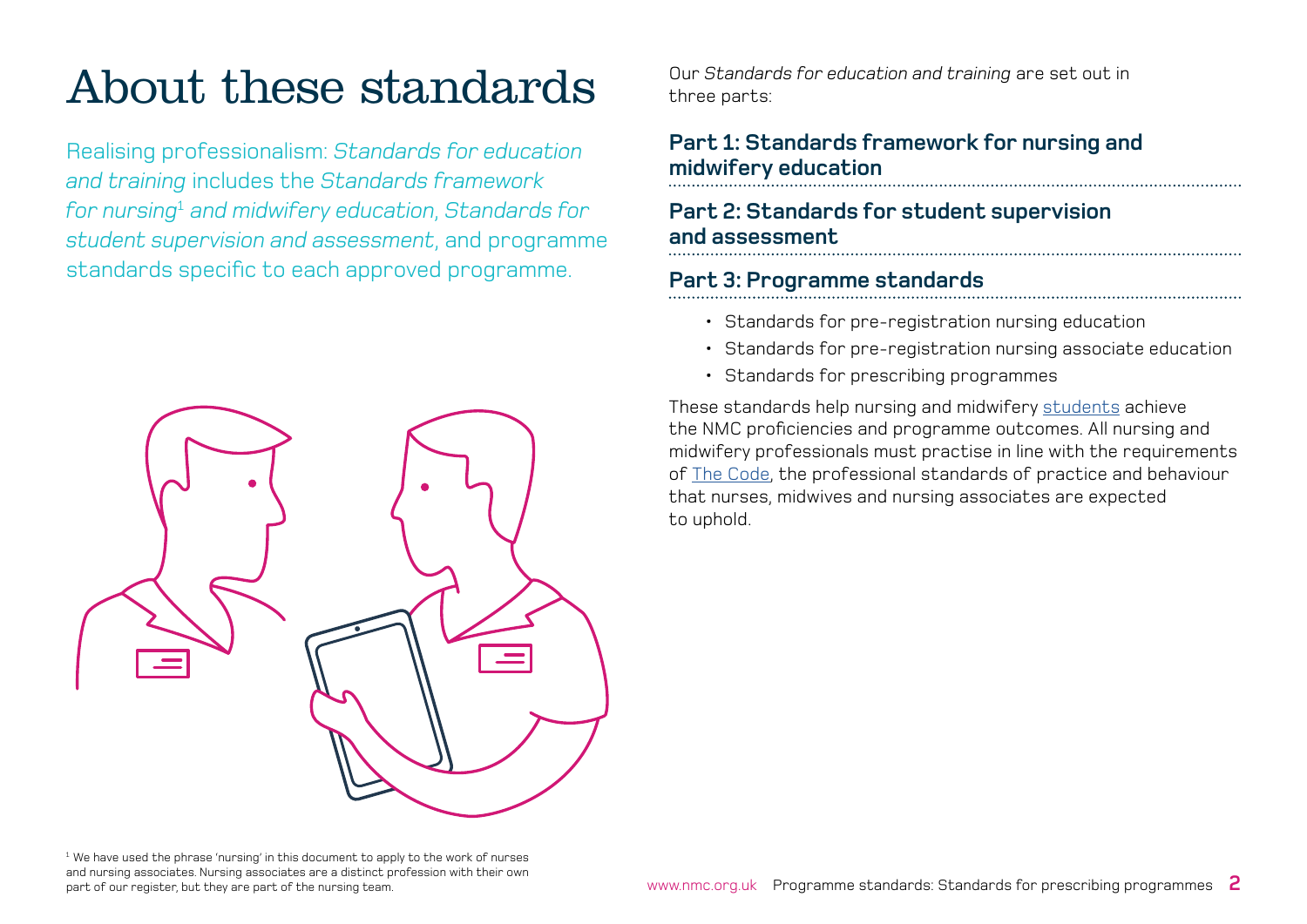## Introduction

Our *Standards for prescribing programmes* sets out the legal requirements, entry requirements, availability of [recognition of](#page-13-0)  [prior learning](#page-13-0), methods of assessment and information on the award for all NMC approved prescribing programmes.

Student [nurse and midwife prescribers](#page-13-0) in the UK must successfully complete an NMC approved post-registration prescribing programme in order to meet the standards of proficiency necessary for an annotation to be made against an entry on the NMC register as a nurse or midwife prescriber.

Public safety is central to our standards. Students will be in contact with people throughout their education and it's important that they learn in a safe and effective way.

These programme standards should be read with the NMC's *Standards framework for nursing and midwifery education* and *Standards for student supervision and assessment* which apply to all NMC approved programmes. There must be compliance with all these standards for an education institution to be approved and to run any NMC approved programme.

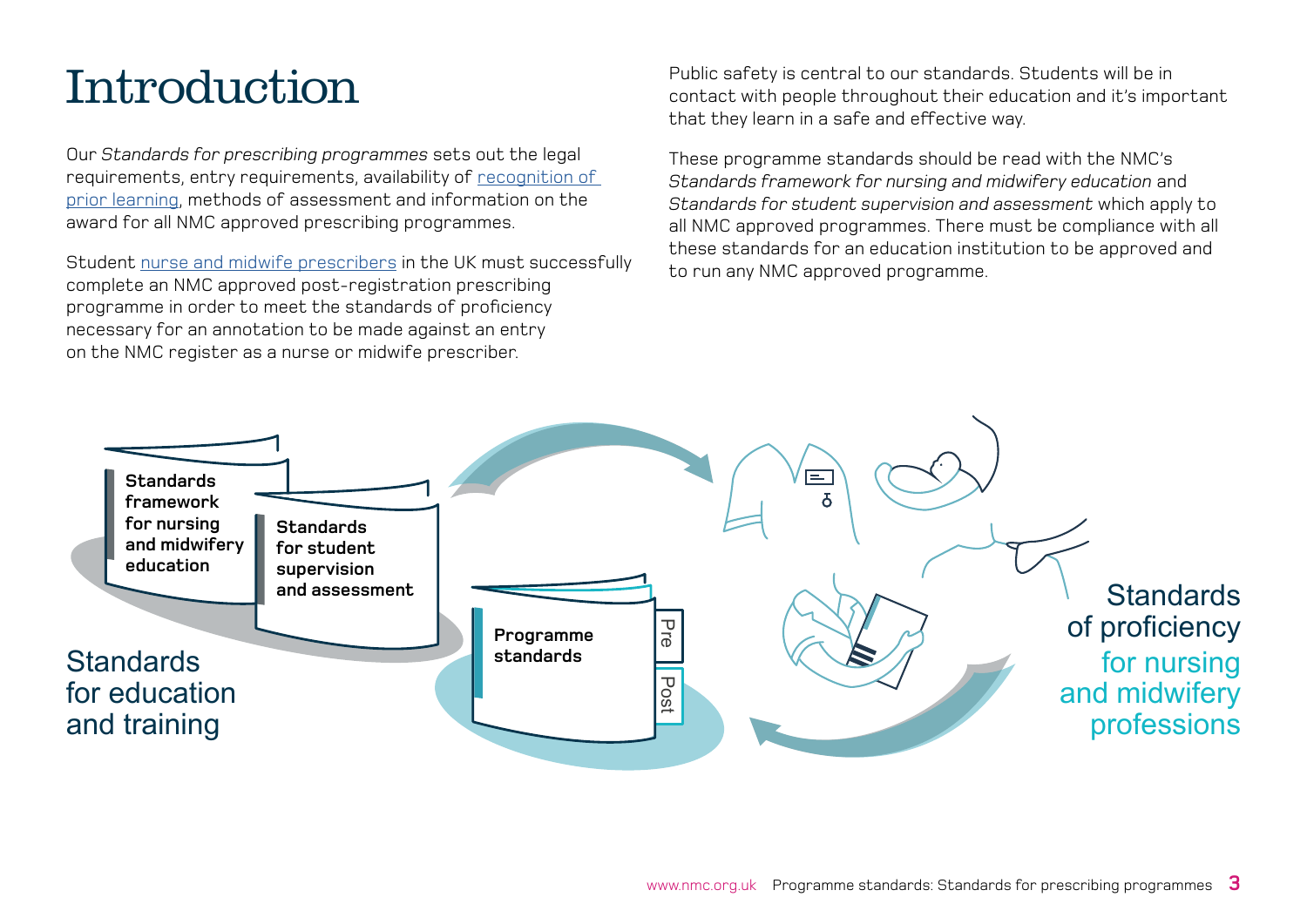Education providers structure their educational programmes to comply with our programme standards. They also design their curricula around the published proficiencies for a particular programme and students are assessed against these proficiencies to make sure they are capable of providing safe and effective care. Proficiencies are the knowledge, skills and behaviours that nurses and midwives need in order to practise. We publish standards of proficiency for the nursing and midwifery professions as well as proficiencies for NMC approved post-registration programmes.

Through our quality assurance processes we check that education programmes meet all of our standards regarding the structure and delivery of educational programmes, that the programme outcomes relate to the expected proficiencies for particular qualifications and that the [approved education institutions](#page-13-0) (AEIs) and practice learning partners are managing risks effectively. Using internal and external intelligence we monitor risks to quality in education and training; this intelligence gathering includes analysis of system regulator reports.

Before any programme can be run, we make sure it meets our standards. We do this through an approvals process, in accordance with our *Quality assurance framework*.

Approved education institutions (AEIs), their practice learning partners, and employers all have ownership and accountability for the development, delivery and management of nurse and midwife prescriber programmes, including curricula and assessment, in line with our standards.

#### **Legislative framework**

Article 19(6) of the [Nursing and Midwifery Order 2001 \('the Order'](https://www.nmc.org.uk/globalassets/sitedocuments/legislation/the-nursing-and-midwifery-order-2001-consolidated-text.pdf)) allows the NMC to establish standards for education and training that lead to additional qualifications which may be recorded on the NMC register. The Standards for prescribing programmes are made under this provision.

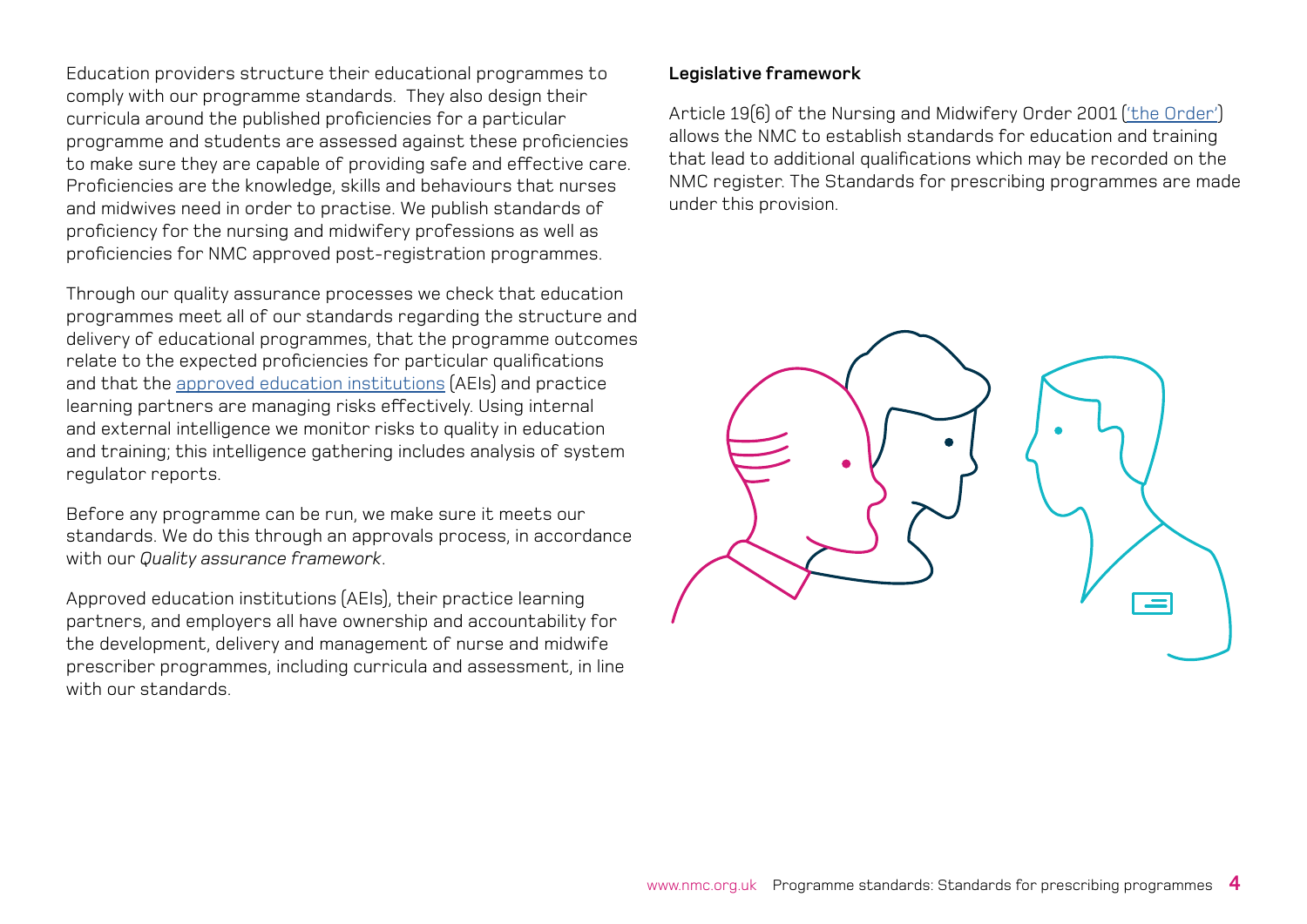## The Royal Pharmaceutical Society Competency Framework

As part of our commitment to inter-professional learning and in recognition of the emphasis now being placed on adopting interdisciplinary approaches to prescribing proficiency, we have decided that in future all NMC approved prescribing programmes must deliver outcomes which meet the Royal Pharmaceutical Society's (RPS) [A Competency Framework for all Prescribers](https://www.rpharms.com/resources/frameworks/prescribers-competency-framework) 2.

For all categories of prescriber, the RPS Competency Framework applies in full and demonstration of all those competencies contained within it must be achieved in order to be awarded prescriber status. They must also be maintained thereafter throughout subsequent prescribing practice. The category of award determines the [formulary](#page-13-0) a qualified prescriber may prescribe from.



 $^2$ This and subsequent references in these standards to the RPS Competency Framework apply to the version of that document that was in place when these standards came into effect and to any subsequent revisions to it or any documents that replace it.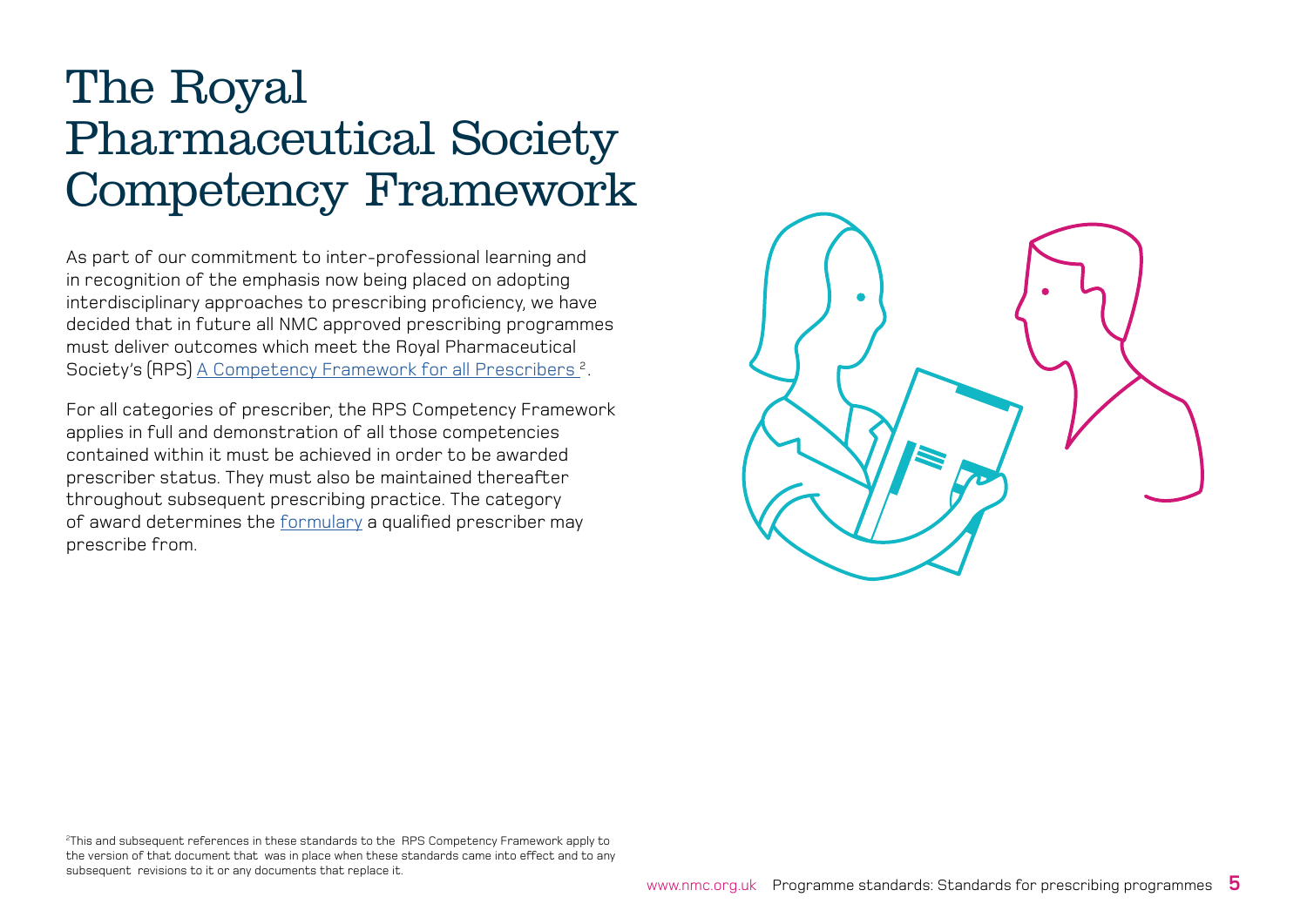## Titles, qualifications and formularies

The following three titles apply to registered nurses, midwives and Specialist Community Public Health Nurses (SCPHNs) who are able to prescribe.

#### **1. Community practitioner nurse or midwife prescriber**

**This refers to a registered nurse (level 1), midwife or SCPHN who has an annotation next to their name on our register confirming that they are qualified to prescribe drugs, medicines and appliances from the** [Nurse Prescribers' Formulary for](https://bnf.nice.org.uk/nurse-prescribers-formulary/)  [Community Practitioners](https://bnf.nice.org.uk/nurse-prescribers-formulary/) **in the current edition of the**  [British National Formulary](https://bnf.nice.org.uk/).

In order to obtain community practitioner nurse or midwife prescriber status, a registered nurse, midwife or SCPHN must successfully complete either:

1.1 A community practitioner nurse prescribing course as part of an existing approved SCPHN or district nursing specialist practitioner qualification (SPQ) education programme. This is sometimes known as a 'V100 course' from the code that is used to enter the annotation onto the NMC register indicating that a registrant has successfully completed a prescribing course as part of a SCPHN or district nursing SPQ programme and can prescribe from the limited community formulary; or

1.2 A stand-alone prescribing course for nurse or midwives who have not undertaken the community practitioner nurse (V100) qualification as part of an integrated programme of education, for example as part of a specialist practice qualification in district nursing or a SCPHN health visiting programme but who wish to be able to prescribe from the *Nurse Prescribers' Formulary for Community Practitioners* in the current edition of the *British National Formulary*. This is sometimes known as a 'V150 course' from the code that is used to enter the annotation onto the NMC register indicating that a nurse or midwife (who is not a SCPHN and has not completed an SPQ as, for example, a district nurse that includes a prescribing qualification) has successfully completed an approved NMC prescribing programme and can prescribe from the limited community formulary.

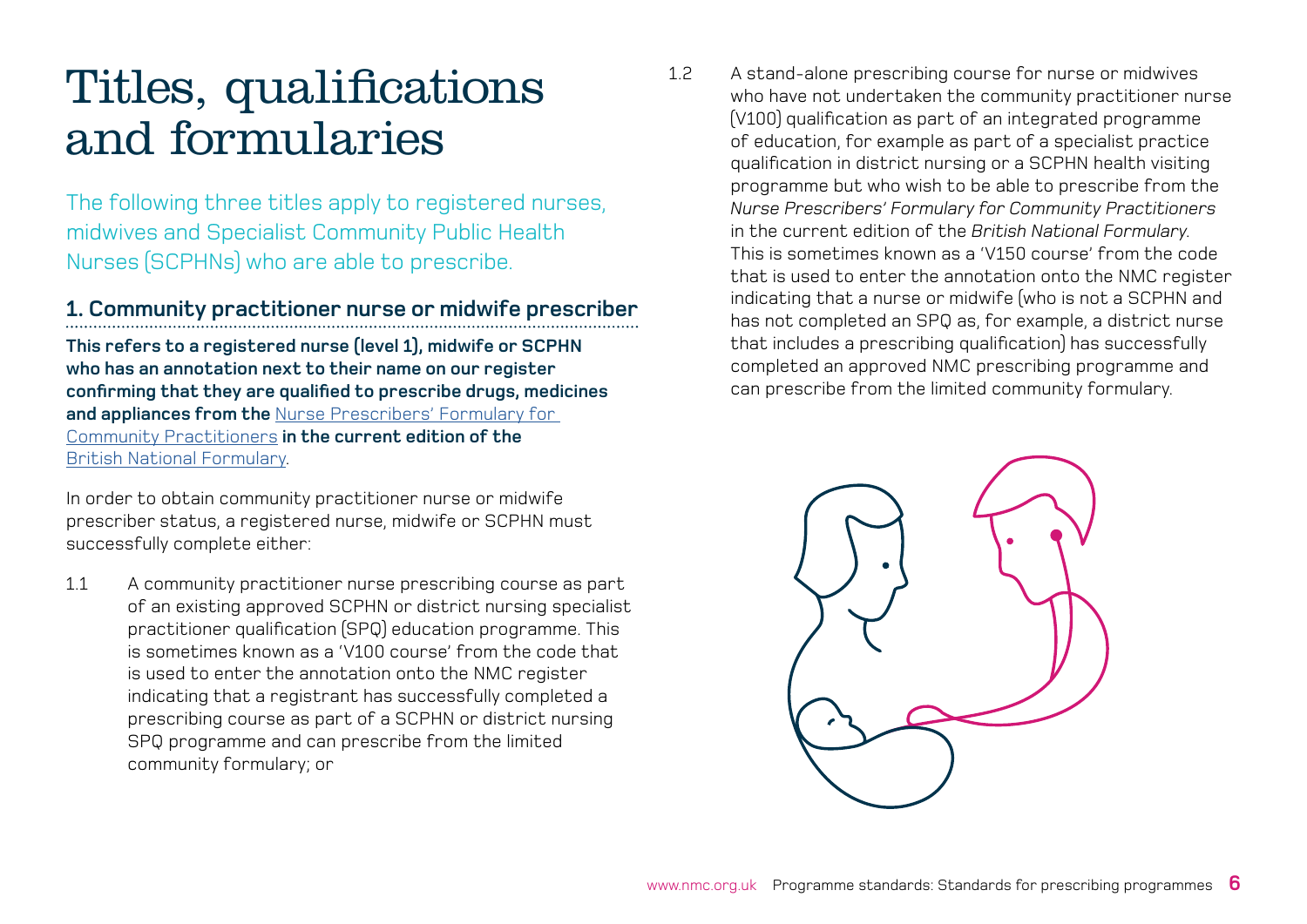### **2. Nurse or midwife independent prescriber**

This refers to a registered nurse (level 1), midwife or SCPHN who has an annotation next to their name on our register confirming that they may prescribe any medicine for any medical condition within their competence (with the exception of certain controlled drugs).



### **3. Supplementary prescriber**

This refers to a registered nurse (level 1), midwife or SCPHN who has an annotation next to their name on our register confirming that they are able to work in partnership with an independent prescriber (such as a doctor or dentist) to implement an agreed patient/client-specific clinical management plan with the patient/ client's agreement.

In order to obtain independent/supplementary prescriber status, a registered nurse, midwife or SCPHN must successfully complete an independent/supplementary prescriber preparation programme. This is sometimes known as a 'V300 course', from the code that is used to enter the annotation onto the NMC register indicating that a nurse or midwife has successfully completed an NMC approved prescribing programme that gives them independent/ supplementary prescriber status, allowing them to prescribe any drugs (except certain controlled drugs) appropriate to their scope of practice.

Stand-alone extended formulary prescriber status was previously available by way of successfully completing the now discontinued V200 prescribing programme, before supplementary prescribing was introduced in 2003.

The above titles are set out in law $3$  and in NMC legislation $4$ .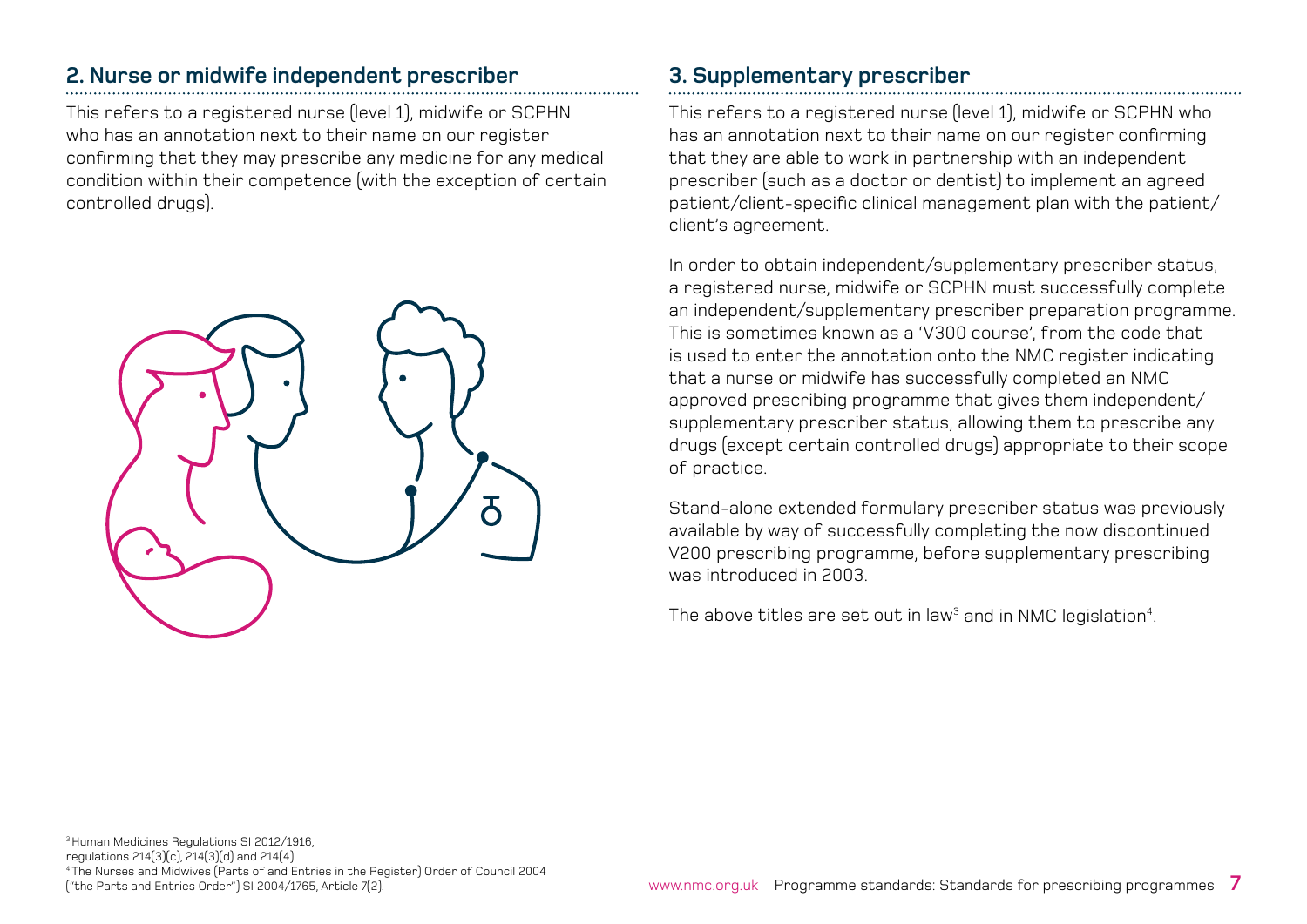# The student journey

*Standards for prescribing programmes* follow the student prescriber's journey and are grouped under the following five headings:

### **1. [Selection, admission and progression](#page-8-0)**

Standards about an applicant's suitability and continued participation in a prescribing nursing programme

### **2. [Curriculum](#page-9-0)**

Standards for the content, delivery and evaluation of prescribing programmes

### **3. [Practice learning](#page-10-0)**

Standards specific to learning for student prescribers that takes place in practice settings

### **4. [Supervision and assessment](#page-11-0)**

Standards for safe and effective supervision and assessment for prescribing programmes

### **5. [Qualification to be awarded](#page-12-0)**

Standards which state the award and information for annotation onto the NMC register

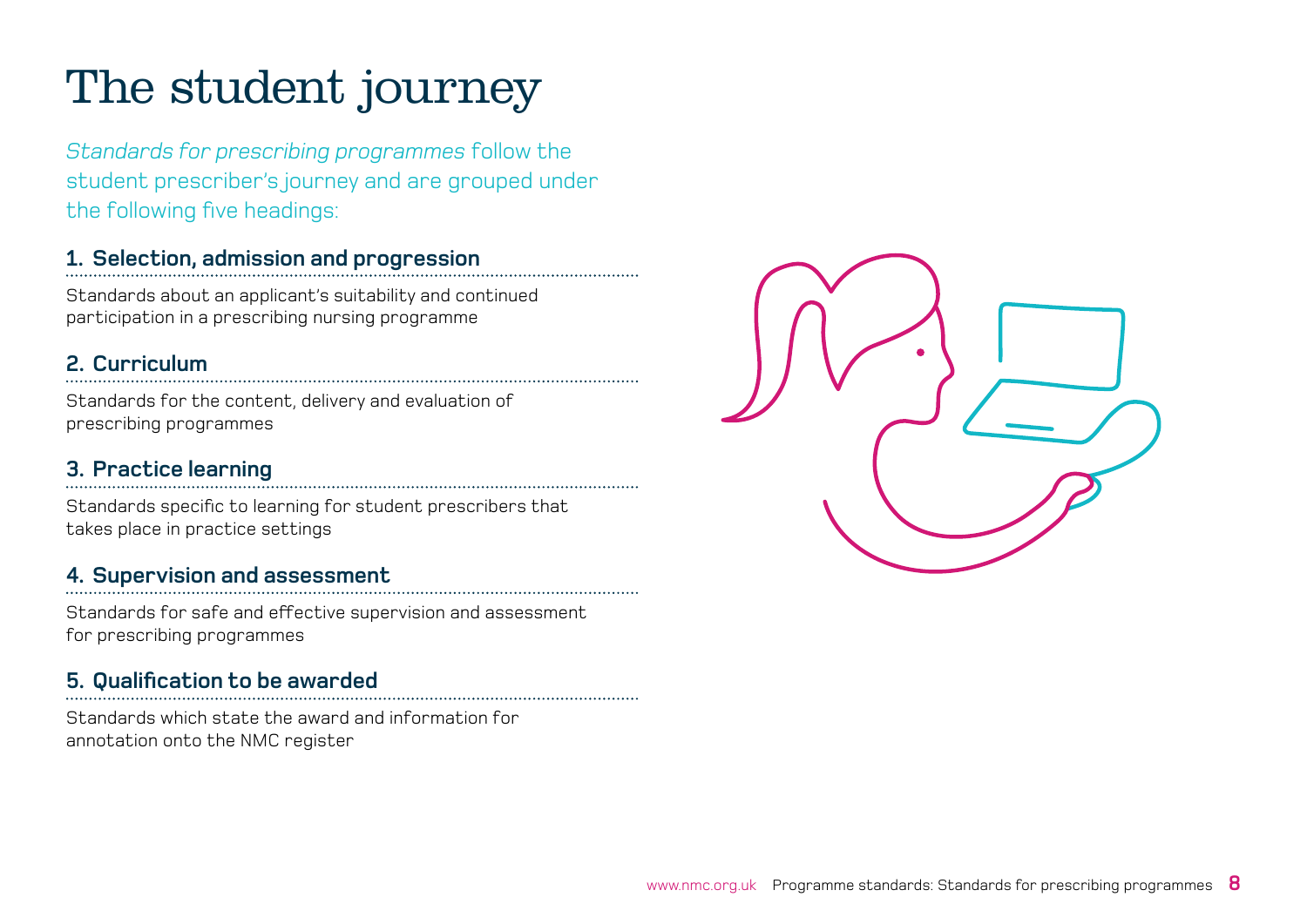# <span id="page-8-0"></span>1.Selection, admission and progression

#### **Approved education institutions, together with practice learning** [partners, must](#page-13-0):

- 1.1 ensure that the applicant is a registered nurse (level 1), a registered midwife or a SCPHN before being considered as eligible to apply for entry onto an NMC approved prescribing programme
- 1.2 provide opportunities that enable all nurse (level 1), midwife or SCPHN registrants (including NHS, self-employed or non-NHS employed registrants) to apply for entry onto an NMC approved prescribing programme
- 1.3 confirm that the necessary governance structures are in place (including clinical support, access to protected learning time and employer support where appropriate) to enable students to undertake, and be adequately supported throughout, the programme
- 1.4 consider recognition of prior learning that is capable of being mapped to the RPS *Competency Framework for all Prescribers*
- 1.5 confirm on entry that any applicant selected to undertake a prescribing programme has the competence, experience and academic ability to study at the level required for that programme
- 1.6 confirm that the applicant is capable of safe and effective practice at a level of proficiency appropriate to the programme to be undertaken and their intended area of prescribing practice in the following areas:
	- 1.6.1 Clinical/health assessment
	- 1.6.2 Diagnostics/care management
	- 1.6.3 Planning and evaluation of care, and
- 1.7 ensure that applicants for V300 supplementary/independent prescribing programmes have been registered with the NMC for a minimum of one year prior to application for entry onto the programme.

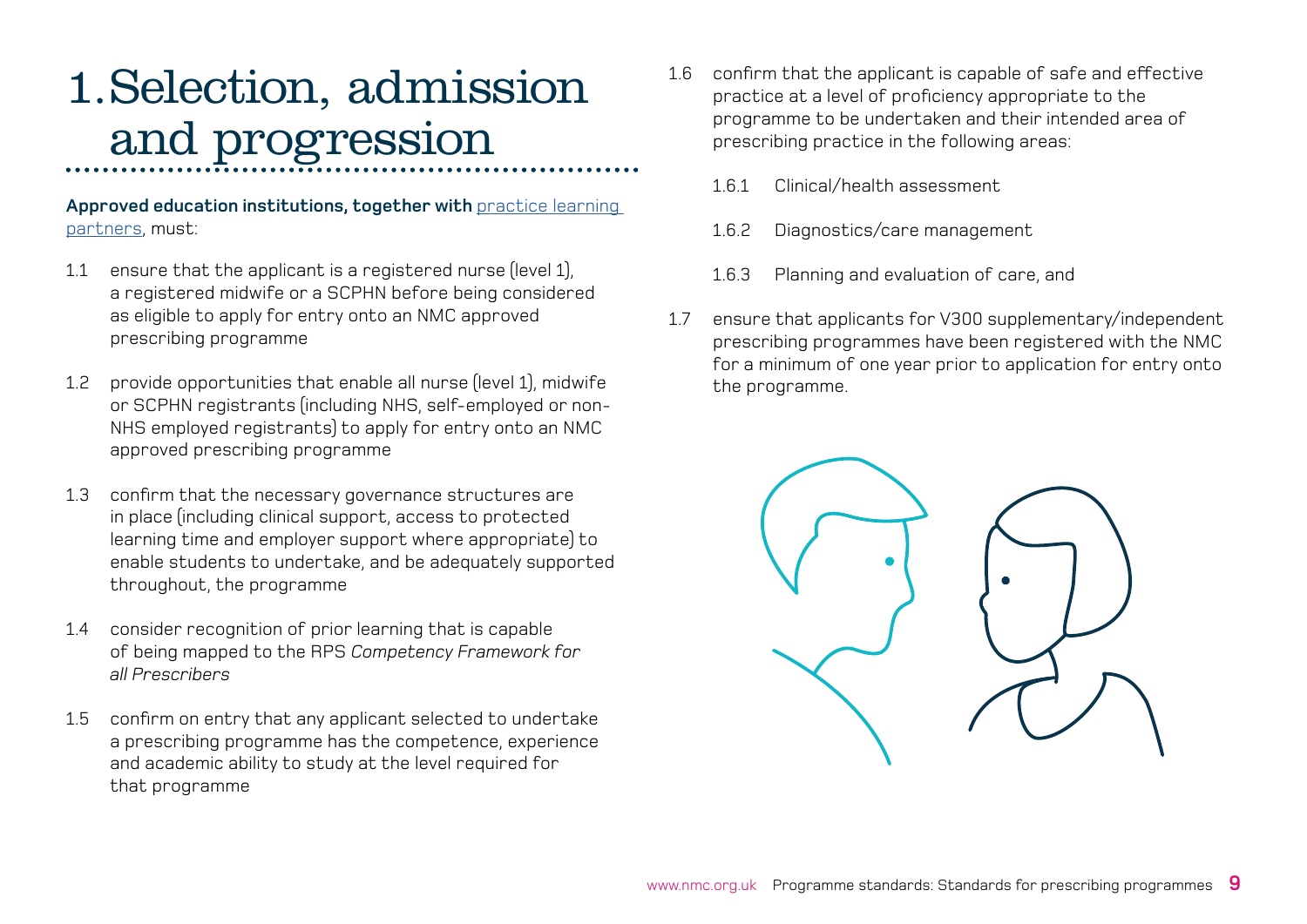## <span id="page-9-0"></span>2.Curriculum

**Approved educations institutions, together with practice learning partners, must:**

- 2.1 ensure programmes comply with the NMC *Standards framework for nursing and midwifery education*
- 2.2 ensure that all prescribing programmes are designed to fully deliver the competencies set out in the RPS *A Competency Framework for all Prescribers*, as necessary for safe and effective prescribing practice
- 2.3 state the learning and teaching strategies that will be used to support achievement of those competencies
- 2.4 develop programme outcomes that inform learning in relation to the formulary relevant to the individual's intended scope of prescribing practice:
	- 2.4.1 stating the general and professional content necessary to meet the programme outcomes
	- 2.4.2 stating the prescribing specific content necessary to meet the programme outcomes
	- 2.4.3 confirming that the programme outcomes can be applied to all parts of the NMC register: the four fields of nursing practice (adult, mental health, learning disabilities and children's nursing); midwifery; and specialist community public health nursing;
- 2.5 ensure that the curriculum provides a balance of theory and practice learning, using a range of learning and teaching strategies, and
- 2.6 ensure that programmes delivered in Wales comply with any legislation which supports the use of the Welsh language.

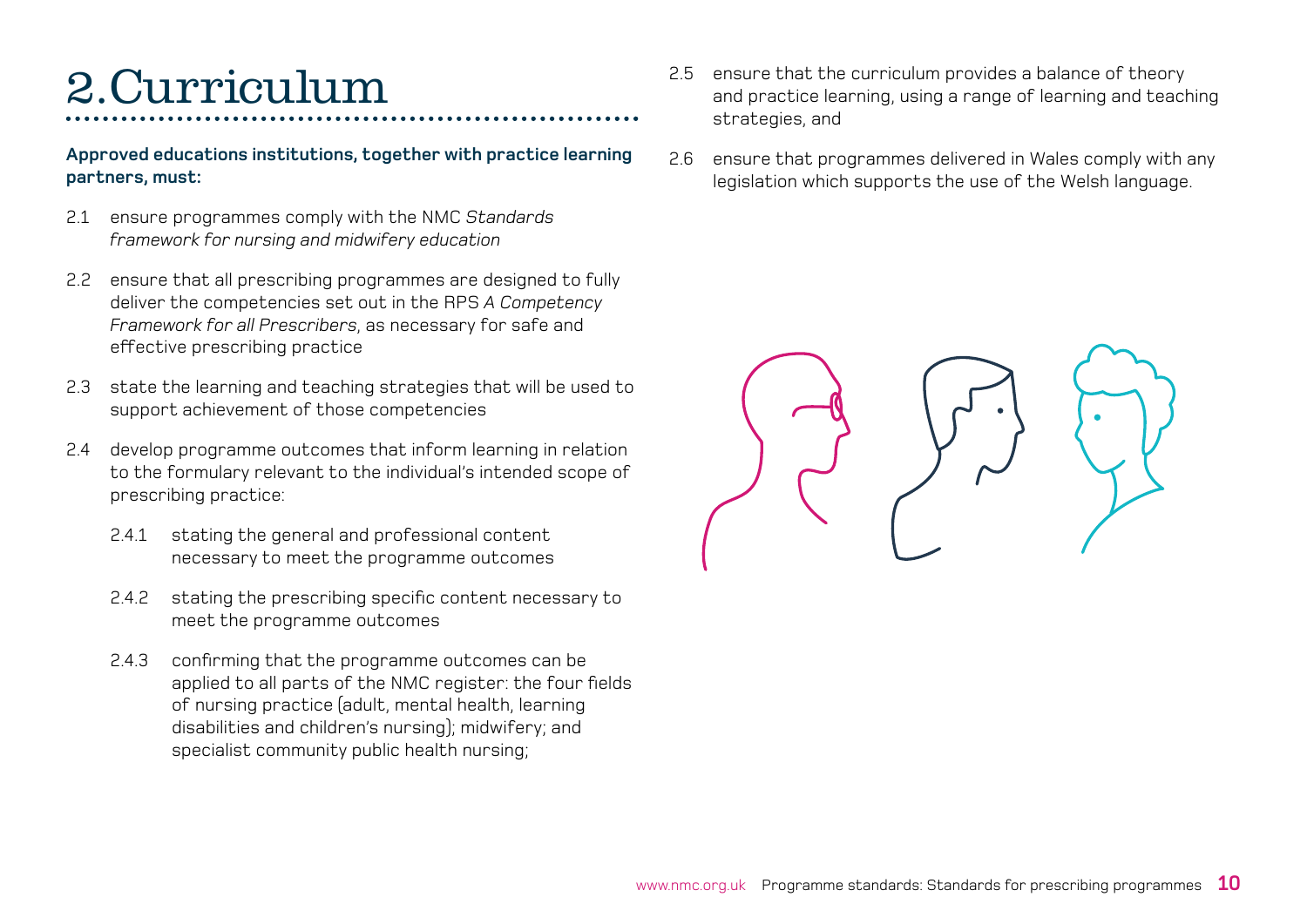# <span id="page-10-0"></span>3.Practice learning

#### **Approved education institutions must:**

3.1 ensure that suitable and effective arrangements and governance for practice learning are in place for all applicants including arrangements specifically tailored to those applicants who are self-employed.

#### **Approved education institutions, together with practice learning partners, must:**

- 3.2 ensure that practice learning complies with the NMC *Standards for student supervision and assessment*
- 3.3 ensure technology enhanced and simulation-based learning opportunities are used effectively and proportionately to support learning and assessment, and
- 3.4 ensure that students work in partnership with the education provider and their practice learning partners to arrange supervision and assessment that complies with the NMC *Standards for student supervision and assessment*.

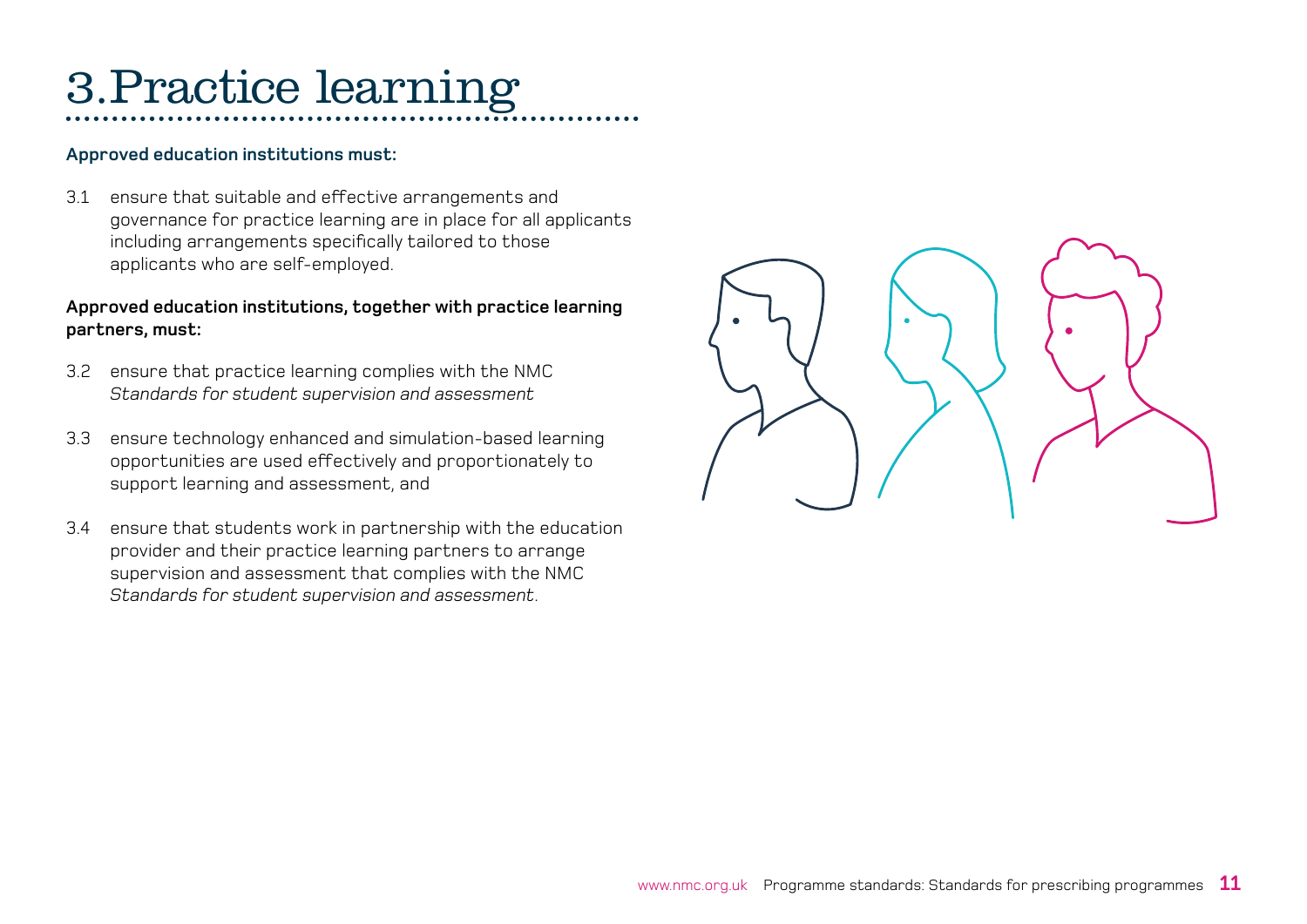## <span id="page-11-0"></span>4. Supervision and assessment

#### **Approved education institutions, together with practice learning partners, must:**

- 4.1 ensure that support, supervision, learning and assessment provided complies with the NMC *Standards framework for nursing and midwifery education*
- 4.2 ensure that support, supervision, learning and assessment provided complies with the NMC *Standards for student supervision and assessment*
- 4.3 appoint a programme leader in accordance with the requirements of the NMC *Standards framework for nursing and midwifery education*. The programme leader of a prescribing programme may be any registered healthcare professional with appropriate knowledge, skills and experience
- 4.4 ensure the programme leader works in conjunction with the Lead Midwife for Education (LME) and the practice assessor to ensure adequate support for any midwives undertaking prescribing programmes
- 4.5 ensure the student is assigned to a practice assessor who is a registered healthcare professional and an experienced prescriber with suitable equivalent qualifications for the programme the student is undertaking
- 4.5.1 In exceptional circumstances, the same person may fulfil the role of practice supervisor and practice assessor for that part of the programme where the prescribing student is undergoing training in a practice learning setting. In such instances, the student, practice supervisor/assessor and the AEI will need to evidence why it was necessary for the practice supervisor and assessor roles to be carried out by the same person
- 4.6 ensure the student is assigned to an academic assessor who is a registered healthcare professional with suitable equivalent qualifications for the programme the student is undertaking
- 4.7 provide feedback to students throughout the programme to support their development as necessary for meeting the RPS competencies and programme outcomes
- 4.8 assess the student's suitability for award based on the successful completion of a period of practice based learning relevant to their field of prescribing practice
- 4.9 ensure that all programme learning outcomes are met, addressing all areas necessary to meet the RPS competencies. This includes all students:
	- 4.9.1 successfully passing a [pharmacology](#page-13-0) exam (the pharmacology exam must be passed with a minimum score of 80%), and
	- 4.9.2 successfully passing a numeracy assessment related to prescribing and calculation of medicines (the numeracy assessment must be passed with a score of 100%).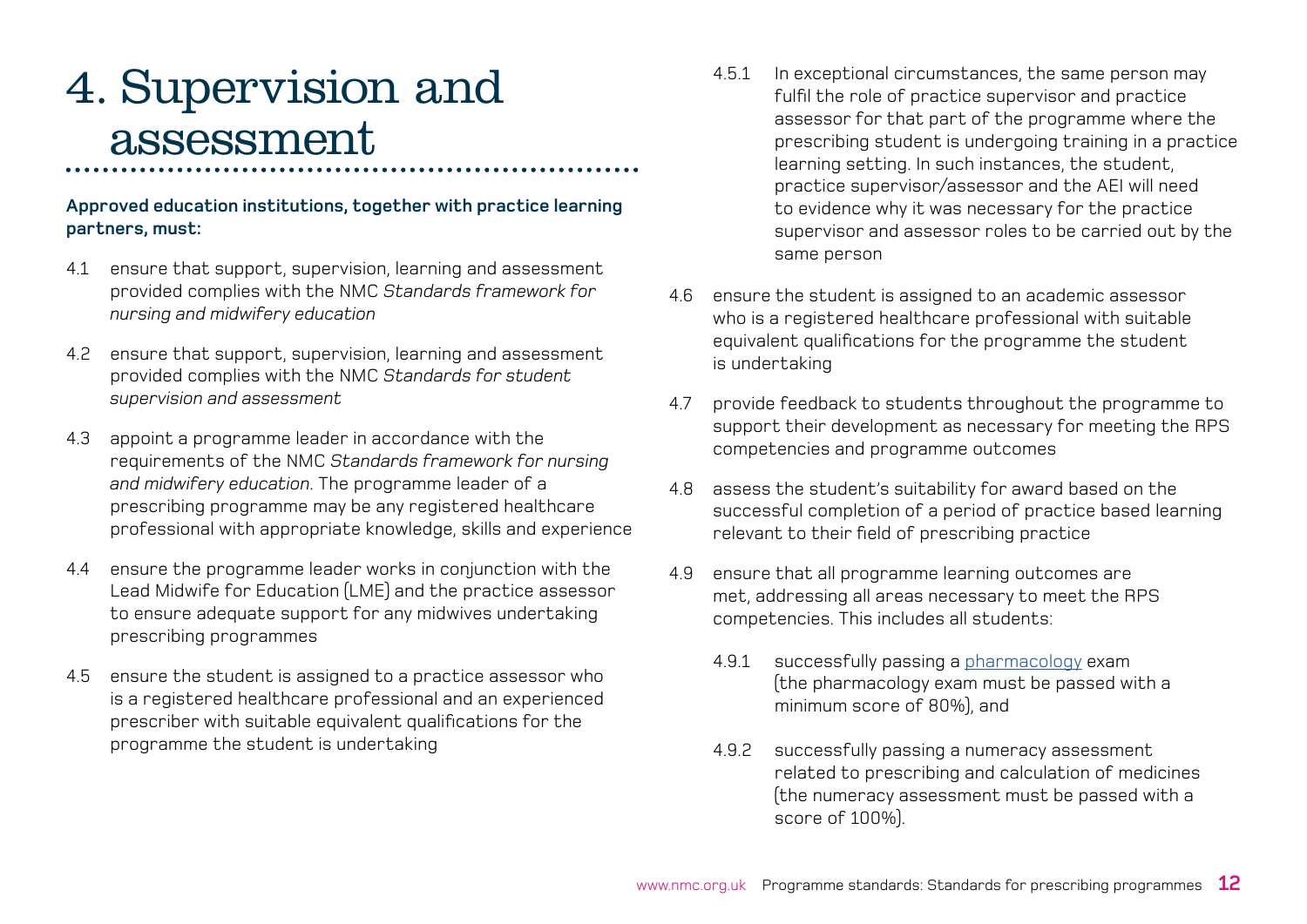## <span id="page-12-0"></span>5.Qualification to be awarded

#### **Approved education institutions, together with practice learning partners, must:**

- 5.1 following successful completion of an NMC approved programme of preparation, confirm that the registered nurse (level 1), midwife or SCPHN is eligible to be recorded as a prescriber, in either or both categories of:
	- 5.1.1 a community practitioner nurse or midwife prescriber (V100/V150), or
	- 5.1.2 a nurse or midwife independent/supplementary prescriber (V300)
- 5.2 ensure that participation in and successful completion of an NMC approved prescribing programme leads to accreditation at a level equivalent to a bachelor's degree<sup>5</sup> as a minimum award
- 5.3 inform the student that the award must be registered with us within five years of successfully completing the programme and if they fail to do so they will have to retake and successfully complete the programme in order to qualify and register their award as a prescriber<sup>6</sup>, and
- 5.4 inform the student that they may only prescribe once their prescribing qualification has been annotated on the NMC register and they may only prescribe from the formulary they are qualified to prescribe from and within their competence and scope of practice.



5 Level 6 in England or equivalent in the rest of the UK

<sup>6</sup> The requirement to undertake the qualification again is a standard made by Council under its powers contained at Article 19(3) of the Nursing and Midwifery Order (2001 as amended)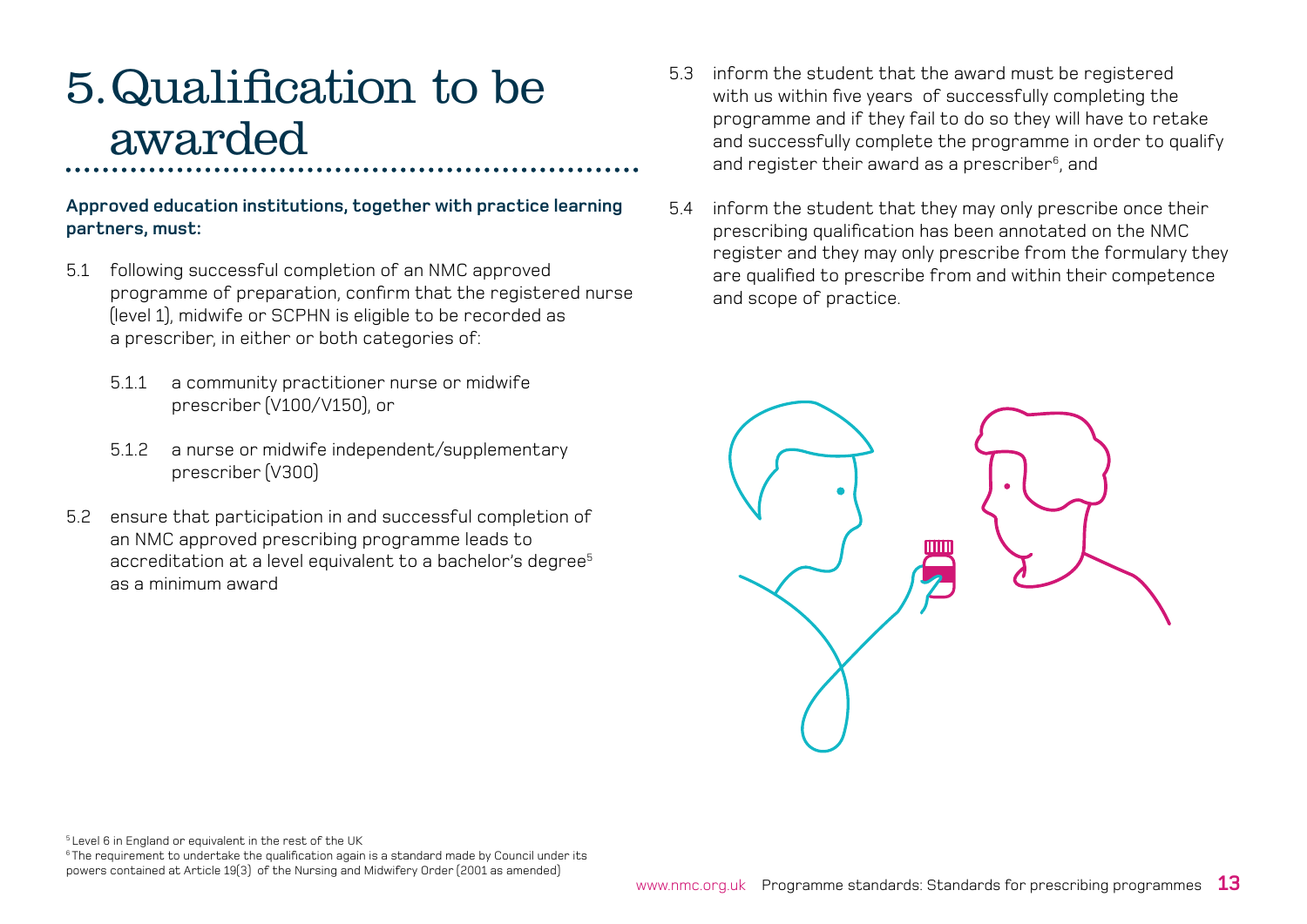<span id="page-13-0"></span>

#### **Approved education institutions (AEIs)**:

the status awarded to an institution, or part of an institution, or combination of institutions, that works in partnership with practice learning providers. AEIs will have provided us with assurance that they are accountable and capable of delivering NMC approved education programmes.

**Formulary:** an official list giving details of prescribable medicines. The main function of a nursing and midwifery prescription formulary is to specify those particular medications that are approved to be prescribed by nurses and midwives, depending on the level of qualification they have obtained.

#### **Nurse and midwife prescribers**:

the collective title for those nurses and midwives who have successfully completed an NMC approved prescribing programme and had that qualification added as an annotation to their entry on the NMC register.

**Pharmacology**: the study of medicinal drugs and their effect on the body. This includes both pharmacokinetics (the effect of the body on drugs) and pharmacodynamics (the effect of drugs on the body).

#### **Practice learning partners**:

organisations that provide practice learning necessary for supporting pre-registration and post registration students in meeting proficiencies and programme outcomes.

#### **Recognition of prior learning (RPL)**:

a process that enables previous certificated or experiential learning to be recognised and accepted as meeting some programme outcomes and requirements; this means it includes both theory and practice achievement.

**Student**: any individual enrolled onto an NMC approved programme at pre-registration or post-registration level, whether full time or less than full time.